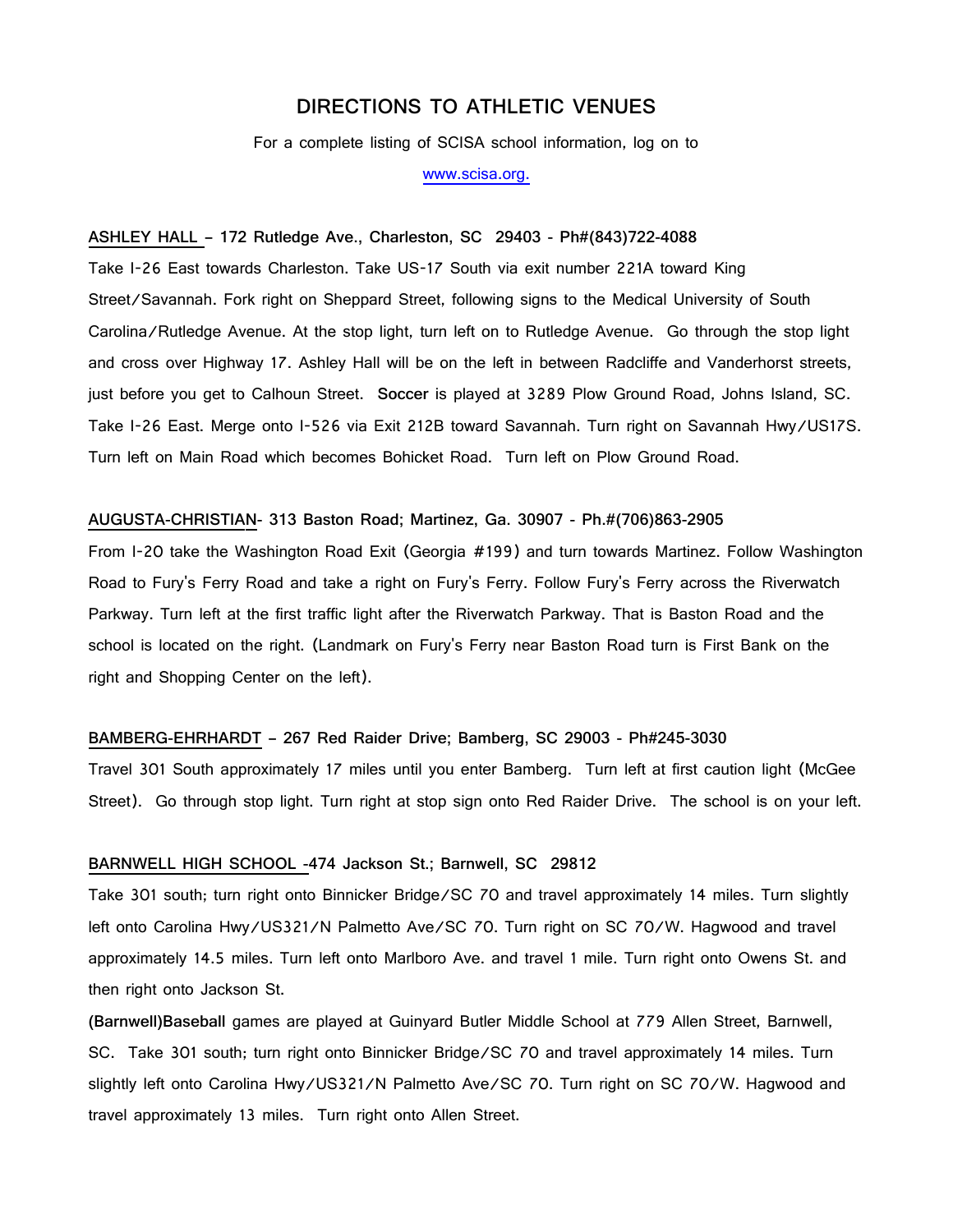# **BEN LIPPEN - 7401 Monticello Road, Columbia, SC 29203 Ph #(803)786-7200**

Take I-26 to Columbia. Exit on I-20 east (toward Florence). Take exit 68 on Monticello Road. Turn left off exit away from Columbia toward Columbia International University. Take the first left on the University property. Ben Lippen is straight ahead toward Columbia International University. All athletic events are played on the campus except tennis and golf- these directions to follow). **Ben Lippen home tennis matches** are played at St. Andrews Park (803-772-6598). Take 1-26 West and get off on St. Andrews Road-Exit 106B. Merge onto St. Andrews Road. Turn left at onto Kay St. Turn right onto Beatty Rd.

**Ben Lippen home golf matches** are played at Woodcreek Golf Course (803-699-2411). Take I-26 West toward Columbia. Take I-77 (exit 116) toward Charlotte. Take I-20 East (exit 16) towards Florence. Get off Exit 82 (Spear's Creek Church Road). Take a left off of the exit and go back over the interstate. Travel one mile to a sign on the right that says WoodCreek Farms. Turn right here. Go through one stop sign and then take a right at the traffic circle. Go one mile and see the entrance to the Golf Course on the left.

**BETHESDA – 1301 East Victory Drive, Savannah, GA 31405**

#### **CALHOUN ACADEMY – 81 Academy Rd., St. Matthews, SC 29135 - Ph#874-2734**

Take Hwy.601 to St. Matthews. Turn right onto Butler St. . Keep straight until road dead ends.

## **CAMDEN MILITARY - 520 Hwy 1 North; Camden, SC 29020**

Directions from I-26 West: Merge onto I-77 North towards Charlotte. From I-77, merge onto I-20 East (Exit 16A). Travel on I-20 for about 20 miles. Take Exit 98, and go towards Camden on Highway 521. The third stoplight you will reach is DeKalb Street. Make a right onto DeKalb. Camden Military Academy is 5 miles down the road on the left.

# **CARDINAL NEWMAN – 2945 Alpine Road; Columbia, SC 29223 - Ph#782-2814**

**CHRISTIAN ACADEMY – 291 Ronald McNair Boulevard, Myrtle Beach, SC 29579 - Ph#843-236-6222**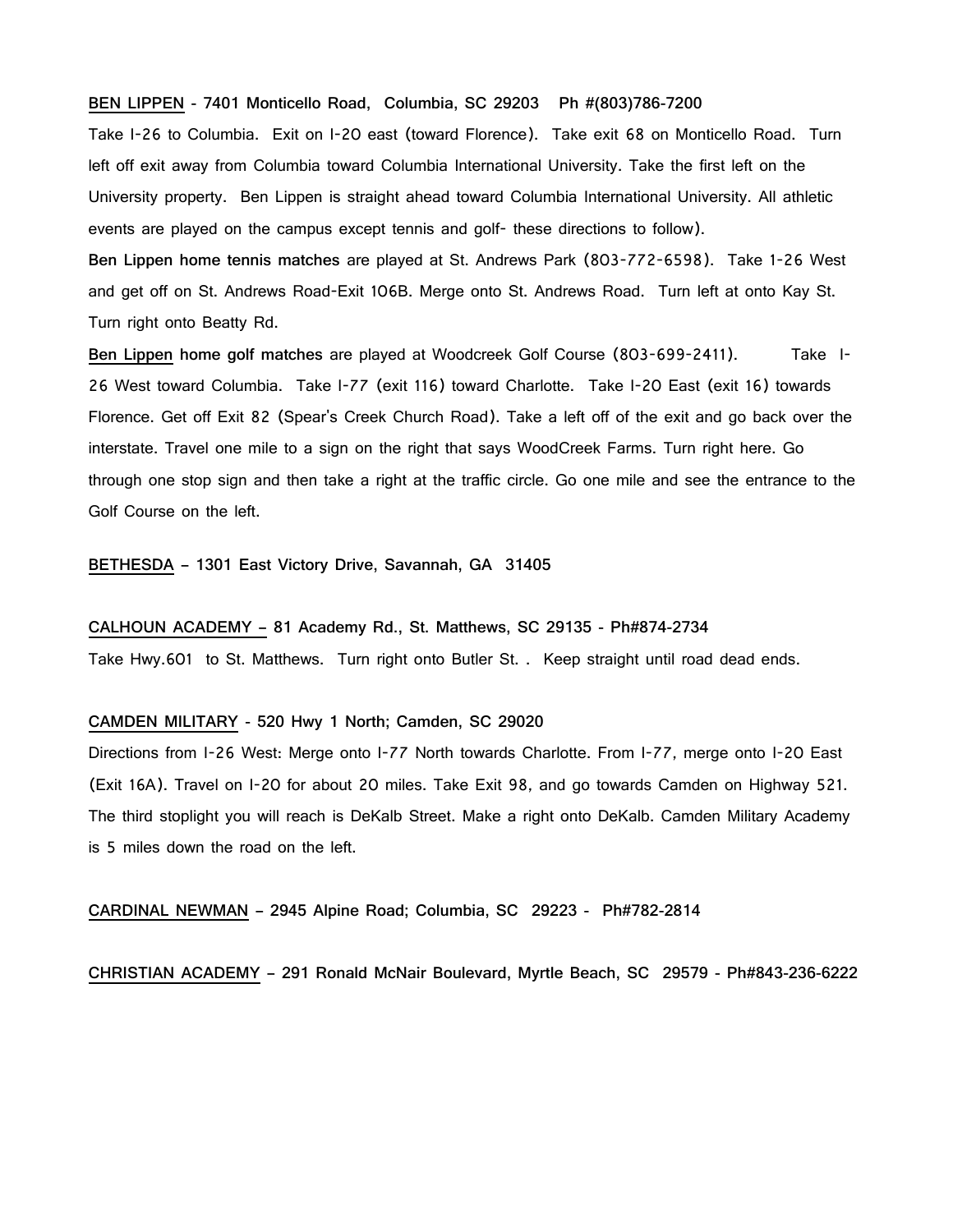#### **COLLETON PREP – 165 Academy Rd.; Walterboro, SC 29488 - Ph#843-538-8959**

Take Highway 21 through Rowesville and Branchville. Approximately 5 miles to junction Highway 61 (Porter's Crossroads). Turn left on Highway 61 to Canadys Crossroads. Take right on Highway 15 toward Walterboro. Approx. 9 miles, turn right at first light in Walterboro. The school will be on left about 1/4 mile.

**Tennis**—Forest Hills Tennis Courts in Walterboro

From I-95 …. Take exit 57 and turn left off the exit ramp onto Hwy 64 (Bells Hwy). Go 1.1 mile, just past the first traffic light and turn right onto Forest Circle Road (this is right across from a Citgo Station) Go 0.4 mile (passing Forest Circle School) to the stop sign/dead end. Turn left and Forest Hills School will be on your right. The courts are behind this school. To get there, take the first right past the school onto Center St., another quick right onto Pinewood St., and the next first right onto Ireland hills Road. The tennis courts will be just on your right. For those of you using a GPS, use the address 703 Ireland Hills Rd which is directly across the street from the tennis courts.

# **DORCHESTER ACADEMY - 234 Academy Rd.; St. George, SC 29477 - Ph#843-563-9511**

Take I-95 to Exit 77 – St. George. Take Hwy 78 through St. George (2 stop lights). Just before dual lane ends, turn left onto Academy Rd. Dorchester Academy will be on the right. OR Take US-21 through Rowesville (approx. 15 miles). Turn left at US-78/Dorange Rd. (follow approx. 16 miles). Turn left onto Academy Road.

# **EDISTO HIGH SCHOOL - 500 RM Foster Dr.; Cordova, SC 29039 - Ph#536-1553**

Take Broughton St. to Hwy. 301 South toward Bamberg. Turn left at the fifth stop light (at gas station) onto LeGrande Smoak Road. Edisto High School is approx. one mile on the left.

# **EAU CLAIRE HIGH SCHOOL- 4800 Monticello Rd.; Columbia, SC 29203**

Take I-26 West toward Columbia (38.3 mi). At exit 107B, take ramp right for I-20 East toward Florence (4.0 mi). At exit 68, take ramp right for SC-215 toward Jenkinsville (0.2 mi). Turn right onto SC-215 South / Monticello Rd (1.0 mi)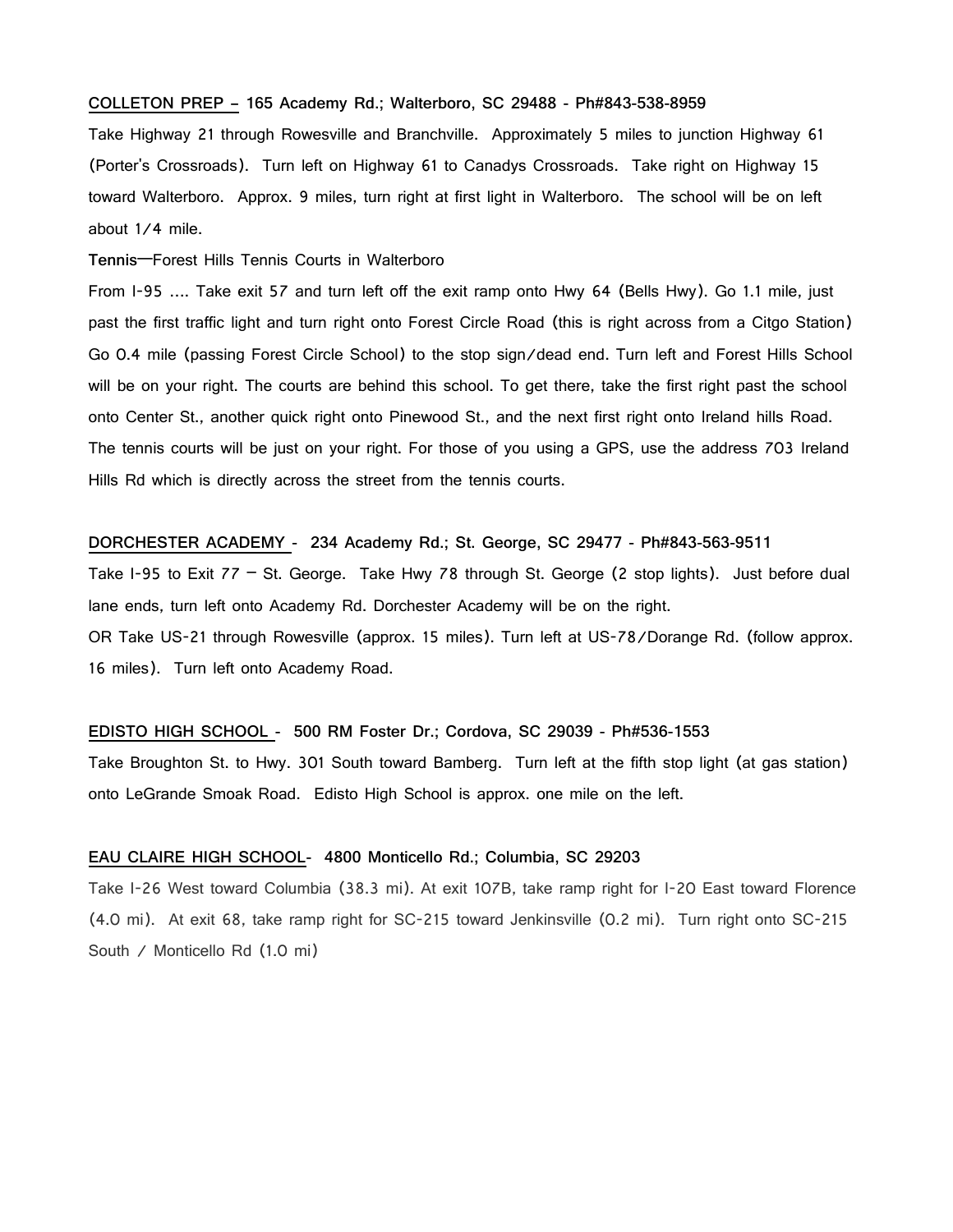## **FLORENCE CHRISTIAN SCHOOL – 2308 S. Irby St.; Florence, SC 29505**

#### **Ph# 843-662-0453**

Hwy 301 N to I-95 N toward Florence. Exiting off I20/I95 onto David McLeod Boulevard, travel past Magnolia Mall and through four traffic lights. Turn right at the fifth traffic light (beside Palmetto Nissan) and follow 2nd Loop Road to Irby Street. Turn right onto Irby Street. Florence Christian School is one mile on the left. (Florence Baptist Temple)

# **GREENWOOD CHRISTIAN – 2026 Woodlawn Road, Greenwood, SC 29649**

# **HAMMOND ACADEMY – 854 Galway Lane; Columbia, SC 29209 Ph#776-0295**

**Directions for basketball and baseball:**

Take I-26 to Exit #116 (1-77 North to Charlotte). Follow I-77 to Exit #9 Leesburg Road/Garners Ferry Road. Take right fork to Garners Ferry Road. Turn left at the light at end of exit ramp. Go under the overpass and turn left at traffic light onto Veterans Road Road will fork; go right, onto Byron Road. Turn right onto Wormwood Lane. Road curves to the left and becomes Galway Lane. Meadowfield Elementary School is on your right. Continue straight down Galway Lane and you will enter the school property when the road deadends. The traffic pattern turns to the right through the gates.

**Directions to South Campus for football, tennis, cross country , and softball:**

Take I-26 to Exit #116 (I-77 N toward Charlotte). Take Exit 6A (Shop Road). Turn right onto Shop Road at the top of the exit ramp. Turn left onto Atlas Road. Go 3/10 of a mile and turn left onto Veterans Road. As you approach the railroad crossing, look to your left for the South Campus sign.

# **HEATHWOOD HALL – 3000 S. Beltline Blvd., Columbia, SC 29201 – Ph# 765-2309**

From South/Southeast of Columbia: Take I-26 West to I-77 North (exit 116 to Charlotte). Exit on Bluff Road (Exit 5) and turn left at traffic signal. Turn left at the next traffic light (S. Beltline Blvd/Heathwood Hall Road). School is ahead 1.4 miles.

#### **HILTON HEAD CHRISTIAN- 55 Gardener Dr. Hilton Head Island, SC 29926**

Take I-95 South to exit #8. Take a left off the exit onto Hwy 278 (the main road to the Hilton Head Island). This road will take you directly onto the island. Once on the island, stay on Hwy 278. You will see a sign for the new toll road 9 Cross Island Parkway. **DO NOT GET ON THE TOLL ROAD**. Stay in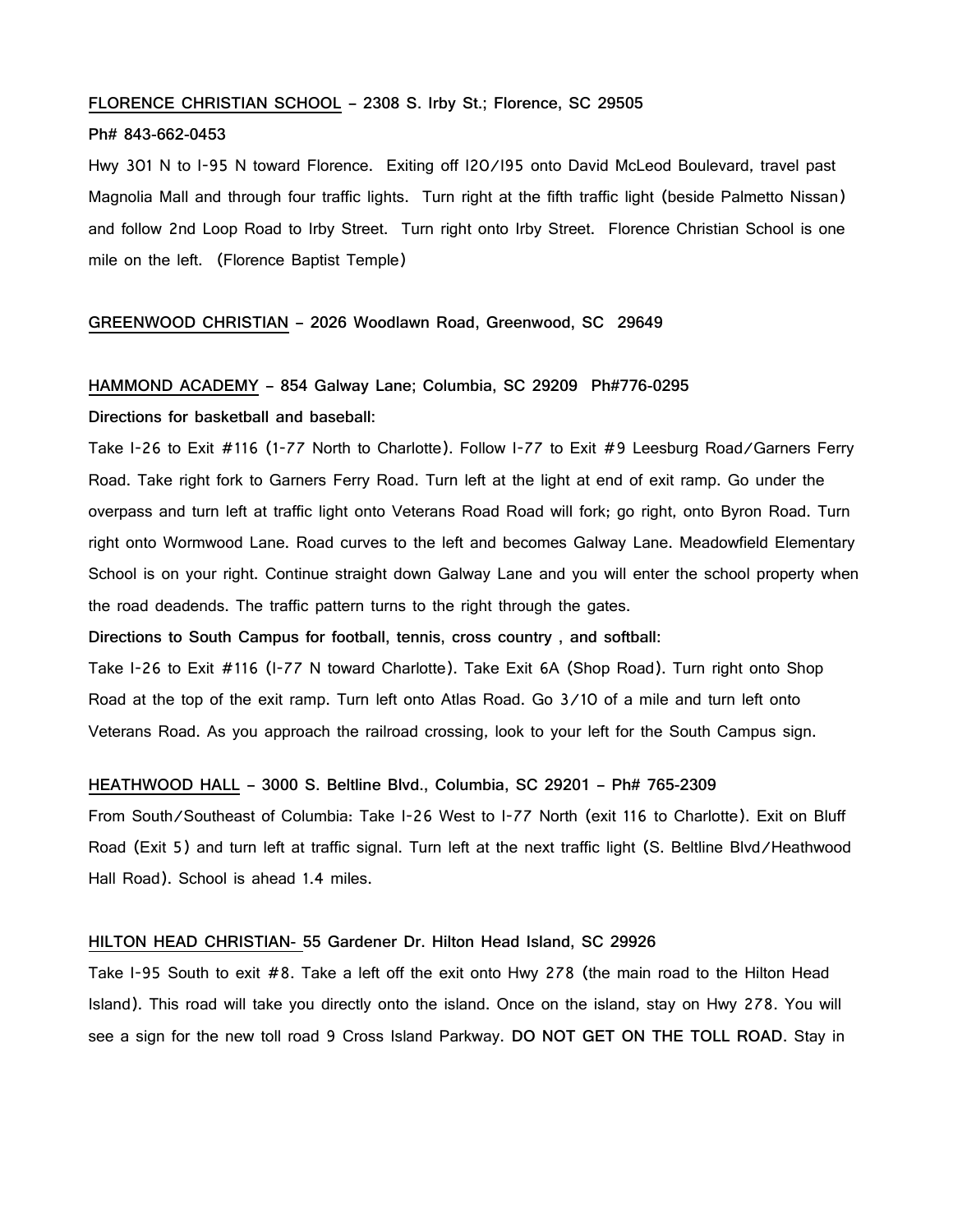the right hand lane. You will pass a Wendy's and a Walmart on your right. You will go through an intersection with Hilton Head Plantation on the left and Indigo Run on your right. The very next light is Gardener Drive; turn right and HHC is about 200 yards down on the left.

#### **HILTON HEAD PREP -8 Fox Grape Road, Hilton Head Island, SC 29928**

Take I-95 South to exit 8. Take a left off the exit onto 278 (the main road to the Hilton Head Island). This road will take you directly onto the island. Once on the island stay on Hwy 278. You will see a sign for the Toll road/Cross Island Parkway. Take Cross Ilsand Parkway and you will then come to a traffic circle. Be in the left lane when you enter the traffic circle. Take the second turn onto Pope Avenue. Turn right onto Cordillo Parkway. Go to security gate at Sea Pines. Take a right on Fox Grape Road and school will be on right.

# **HOLLY HILL ACADEMY - 142 Bunch Ford Road; Holly Hill , SC 29059**

Take Hwy. #301 north toward Santee & I-95. Turn right onto #176 to Holly Hill (@ stop light at El Cheapo gas station). Just before you get into Holly Hill, turn left on Road #314 - Bunch Ford Road (next to the frozen food company and mobile home place). Go straight about 2 miles and school will be on your left. **Tennis** is played at Gilmore Park in Holly Hill. Take Hwy. 176 into Holly Hill. Turn right at RR tracks @ the depot (look for self service ice machine and Gilmore Park sign. Go one block to stop sign. Go straight and you will come to Gilmore Park and tennis courts.

#### **JEFFERSON DAVIS ACADEMY – 5061 Hilda Rd., Blackville, SC 29817 - Ph#284-5149**

Take #301 South. Then take Highway 70 to Highway 78 (first traffic light, turn right). Stay on 78 (not Business #78) and go to blinking light and turn left. School is one mile on right.

# **JOHN PAUL II – 4211 N. Oakatie Highway, Ridgeland, SC 29936 - Ph#843-645-3838**

# **LAKE MARION HIGH SCHOOL-**

Take Hwy. 301 north toward Santee. Travel approximately 18 miles on Hwy. 301; turn right onto Tee Vee Road. School is 1 mile on left.

### **LAURENCE MANNING ACADEMY – 1154 Academy Dr., Manning, SC 29102 - Ph#435-2114**

Take Hwy. #301 to I-95 North. Take exit 119 (Hwy. 261); turn right off ramp. Turn left at 1st traffic light onto Frontage Road (runs parallel to I-95) and proceed to the end at the stop sign. Turn right onto Old Georgetown/Old Manning Road. School will be on your left approx. 1 mile.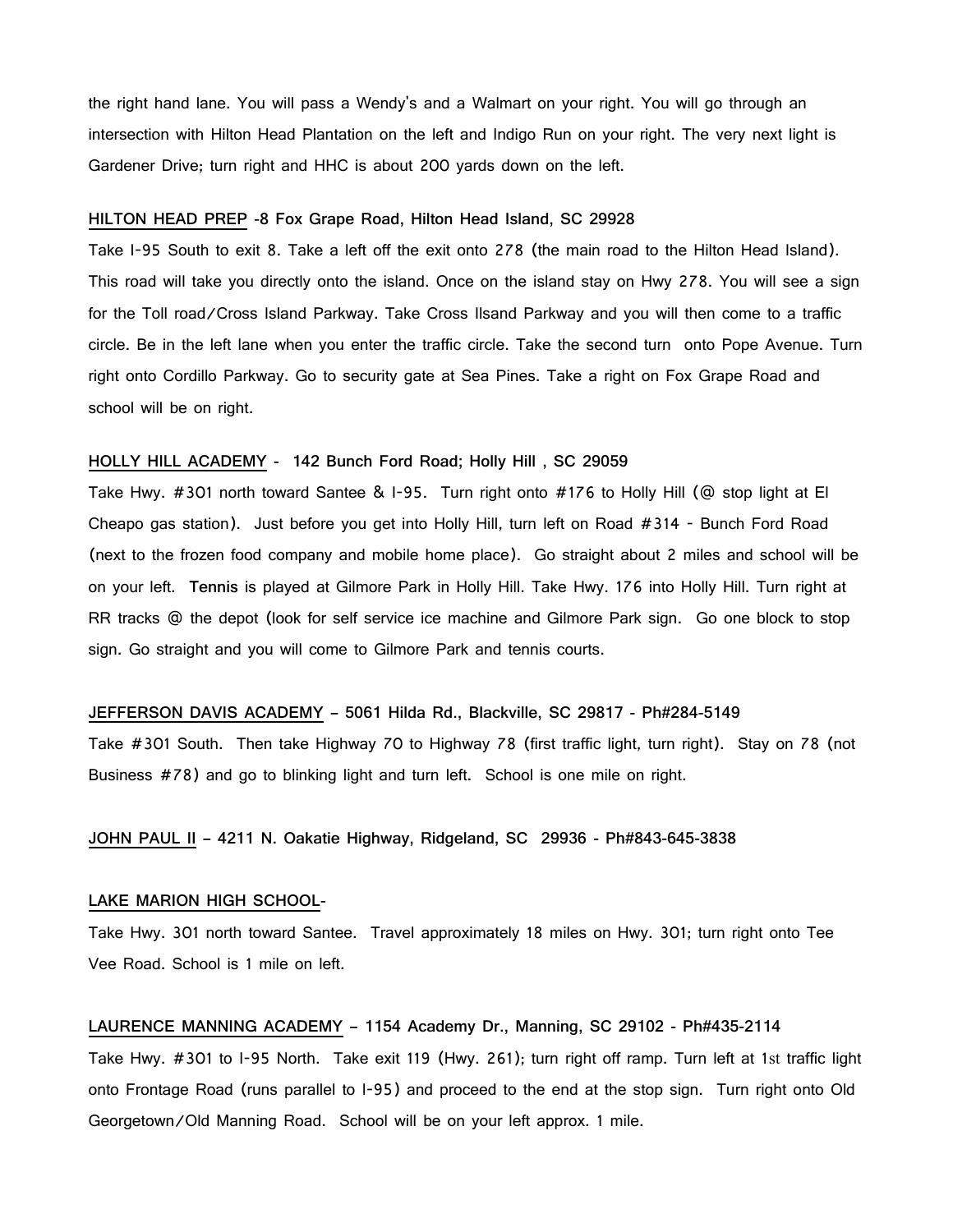**Golf -** Take exit 119 (Hwy 261). Proceed East on Hwy 261, you will go through approx. 5 traffic lights (You will go through the town of Manning and seem as is you are heading out of town) you will pass a mobile home park on left; begin looking for Country Store on right. You will take a right at the Country Store. You will go about 2 miles and begin looking for brick columns on your right. You will take a right at the brick columns which is an entrance to the Country Club.

**(Laurence Manning) Tennis –** Tennis is played Palmetto Tennis Center at 400 Theatre Dr., Sumter, SC: Take Hwy. #601 through St. Matthews. Approximately 22 miles, turn right on Hwy. #263. Turn right onto Highway 378 toward Sumter until reaching the stop light at the Hwy. 441 intersection (Gateway Plaza w/Food Lion & McDonalds will be on your right). Turn right at this light and continue through three stop lights over the next five miles. This road, which is also called Patriot Parkway, will turn into South Wise Drive. Continue until you reach Theatre Street. Turn right onto Theatre St.

**NORTH DISTRICT HAMPTON – 682 Cemetary Road, Varnville, SC 29944**

**NORTH/MIDDLE HIGH SCHOOL - 692 Cromer Avenue, North, SC 29112** Take US-178 into North, SC (15.4 miles). Turn right onto Cromer St.

**NORTHSIDE CHRISTIAN ACADEMY –** 320 Ginny Lane**, Lexington, SC 29072**

**NORTHWOOD ACADEMY – 104 Charger Drive, Summerville, SC 29483**

**OAKBROOK PREP – 190 Lincoln School Road, Spartanburg, SC 29301 - Ph#864-587-2060**

**OCEANSIDE COLLEGIATE – 1251 Park West Boulevard, Mt. Pleasant, SC**  Off of Park West Blvd., you will make a left into the complex entrance. Follow the road straight back to the Track Field.

**PALMETTO CHRISTIAN ACADEMY – Ship Yard Park, 2383 SC-41, Mt. Pleasant, SC 29466**

# **PATRIOTS PARK, Sumter SC**

Take Hwy. #601 through St. Matthews. Approximately 22 miles, turn right on Hwy. #263. Turn right onto Highway 378 toward Sumter until reaching the stop light at the Hwy. 441 intersection (Gateway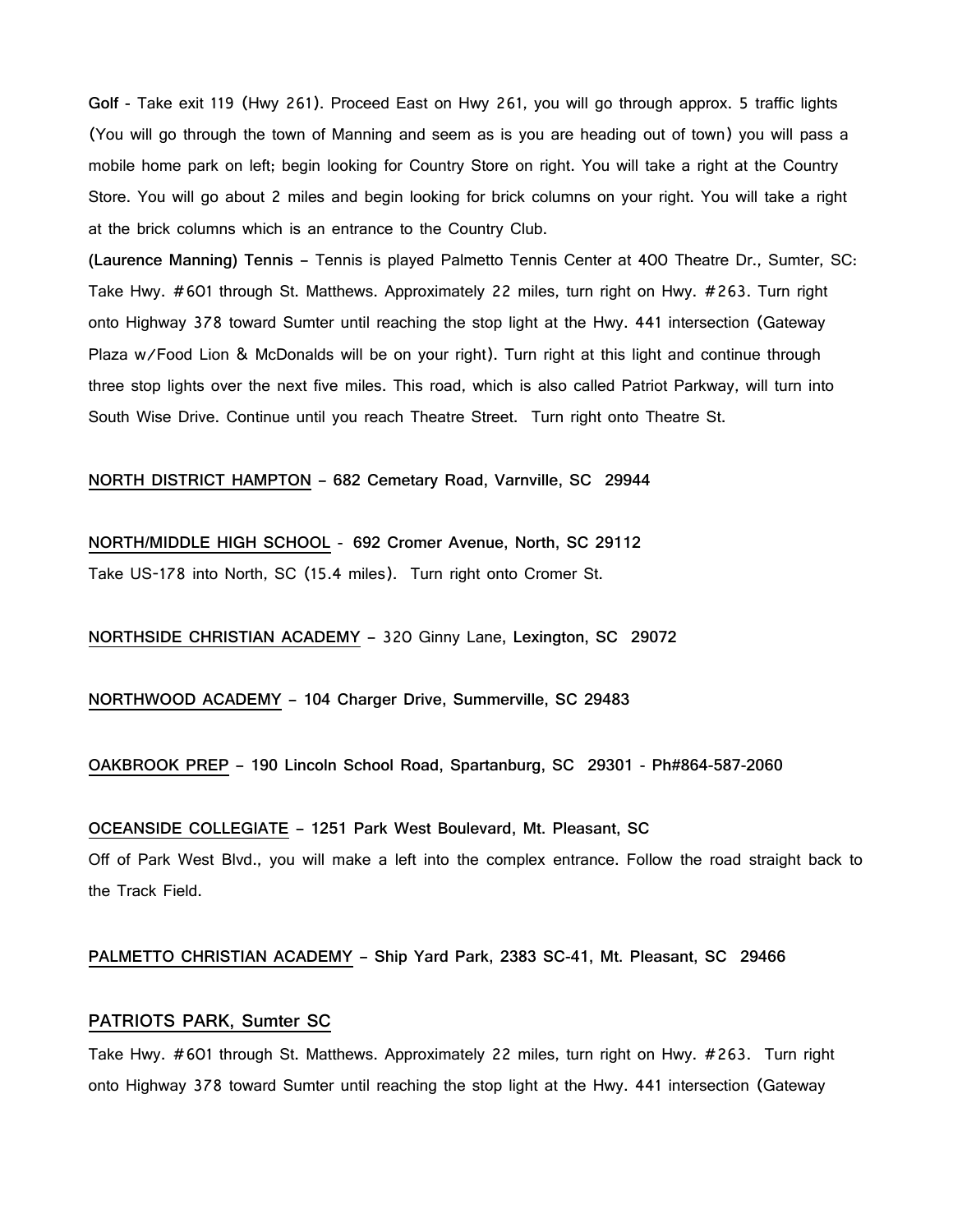Plaza w/Food Lion & McDonalds will be on your right). Turn right at this light. Patriot Park is located on Patriots Parkway directly across from the Fast ER Care Center. If you reach the intersection of Loring Mill Rd, you have gone too far.

#### **PELION HIGH SCHOOL - 600 Lydia Drive, Pelion, SC 29123**

Take Hwy. 178 for approx. 29 miles into Pelion. Turn left onto Pine St.; take 2<sup>nd</sup> right onto Lydia St.

# **Providence Athletic Club – 210 Bray Park Rd., West Columbia, SC 29172**

Take Hwy 178 for approx. 7 miles into North, SC. Turn right onto US-321 N and travel 21.6 miles. Turn right onto Bray Park Road. **Baseball** field will be about ½ mile on the left.

#### **PINEWOOD PREP - 1114 Orangeburg Rd. Summerville, SC 29483 - Ph#843-873-1643**

Take I-26 East to Exit 194 to Jedburg (Road 16). Turn right onto Road 16. Proceed on Road 16, crossing Hwy. 78 at stop light (Hwy 16 becomes Mallard Lane). Go straight across railroad tracks. At flashing light (4-way stop), take a left on Old Orangeburg Road. School is 1 mile on the left. **Softball games:** All Home games are played at Gahagan Field, 515 West Boundary Street, Summerville. Directions From I-26 East: Take the Hwy. 17A Summerville Exit (#199). Go approx. 3/4 mile, turn left onto Berlin G. Myers Parkway. Follow the parkway to Gahagan Road. Turn left onto Gahagan Road and proceed approximatly one-half mile to Garbon St. Turn left onto Garbon and follow to the stop sign, which is West Boundary St. Turn left onto West Boundary, and the complex will be one half mile further on the left.

**PORTER GAUD SCHOOL - 300 Albemarle Rd, Charleston, SC 29407 - Ph#(843) 556-3620** Take I-26 into the city of Charleston. I-26 becomes the cross-town route and merges into Hwy 17 going south. Stay on the Crosstown and cross over the Ashley River Bridge. Just after the bridge, continue past the round Holiday Inn and look for the left turn lane that goes to the traffic light(under the overpass) at Albemarle Road. Going through that light will put you on Albemarle which will lead you directly to the school.

# **ROBERT E. LEE - 630 Cousar Street, Bishopville, SC 29010 – Ph.#484-5532**

Take Rt. 601 and 378 going toward Sumter. Just before you get to Shaw Air Force Base, take a left on Hwy. 441 (you will pass Thomas Sumter Academy) until it runs into Highway 15. Take a left on 15 and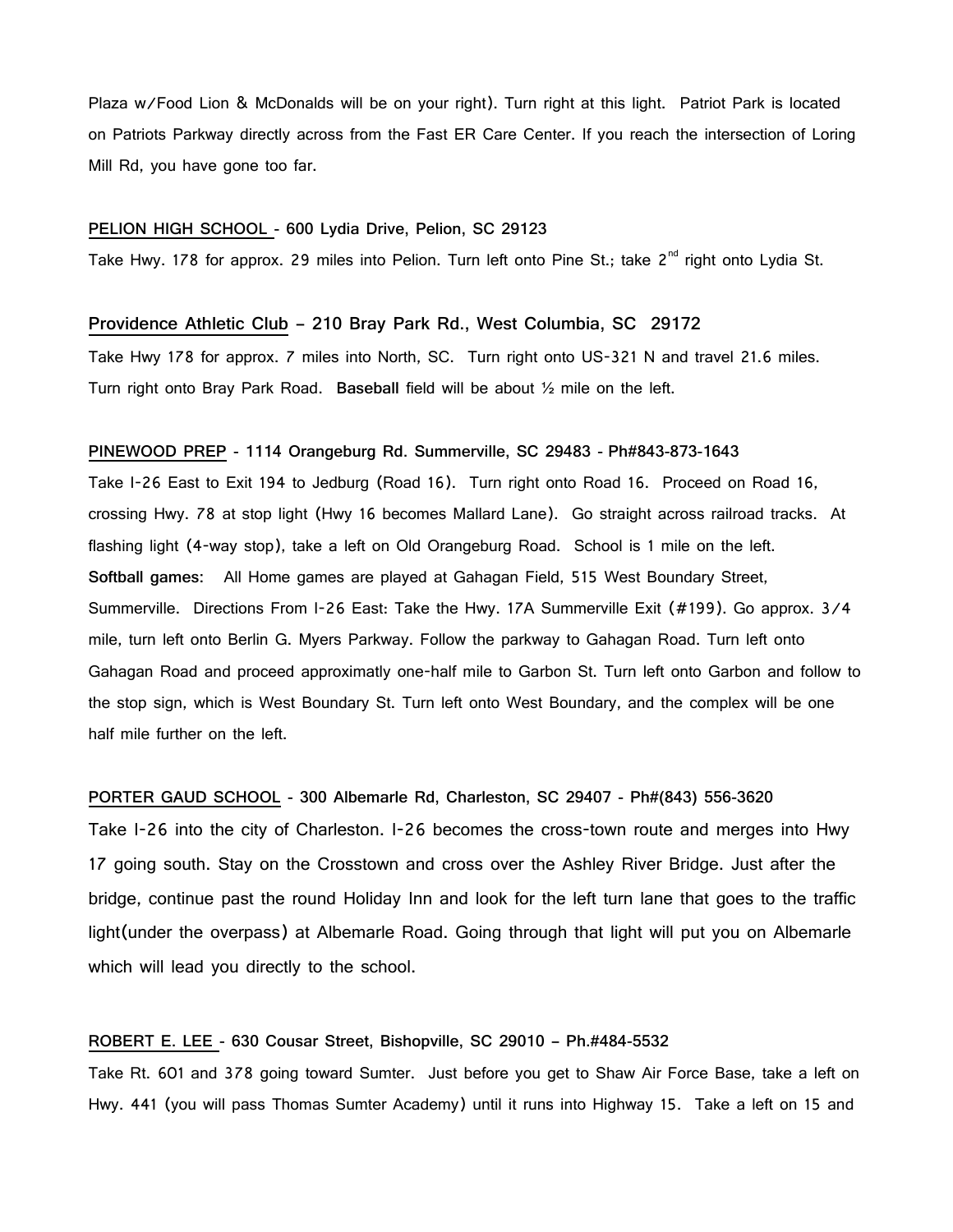this will take you into Bishopville. Go all the way through town; turn right on Academy St.(at bright blue building). Follow the road to the end (approximately 1 mile) and school will be in front of you (school is at the end of the road, turn right, entrance is on the left).

From I-20: take Exit 116 through Main Street. Go one mile North on Hwy. 15. Turn right at on Academy St.(at bright blue building). Follow the road to the end (approximately 1 mile) and school will be in front of you (school is at the end of the road, turn right, entrance is on the left). **Tennis** is played at Palmetto Tennis Center at 400 Theatre Dr., Sumter, SC. Follow directions as if going to the school til you get to Hwy 441; do not turn left. Turn right onto at McDonalds onto Patriots Parkway. Continue on Patriot Parkway, which will become S. Wise Dr. You will pass Wilson Hall School on the left. Continue until you reach Theatre Dr. and turn right.

**SOUTH CAROLINA STATE UNIVERSITY FRONT GATE – 300 College Avenue, Orangeburg, SC** From Columbia: Take I-26, Exit 145B onto Hwy. 601/St. Matthews Road.... Go through six stoplights, at the seventh stoplight, take a left (by CVS) onto Chestnut Street.... Go to the second stoplight and take a right into the back gate of the college....then take an immediate left, and the courts are on the left. **From Sumter:** Hwy. 601/St. Matthews Road (Cross over I-26).... Go through six stoplights, at the seventh stoplight, take a left (by CVS) onto Chestnut Street.... Go to the second stoplight and take a right into the back gate of the college, then take an immediate left, and the courts are on the left. **From Charleston:** Take I-26, Exit 145A onto Hwy. 601/St. Matthews Road.... Go through six stoplights, at the seventh stoplight, take a left (by CVS) onto Chestnut Street.... Go to the second stoplight and take a right into the back gate of the college, then take an immediate left and the courts are on the left.

# **SPARTANBURG CHRISTIAN ACADEMY**

**9768 Warren H. Abernathy Highway, Spartanburg, SC 29301** Play at Upward Star Center on Turf Field 1.

# **SUMTER COUNTY CIVIC CENTER (Exhibition Center)**

**700 West Liberty St., Sumter, SC 29150**

Take Hwy. #601 through St. Matthews. Approximately 22 miles, turn right on Hwy. #263. Turn right onto Highway 378 toward Sumter. Turn slight right onto Broad St./US 76. Turn right on Bultman/US 15 Conn/US 521 Conn. Turn right onto W. Liberty St.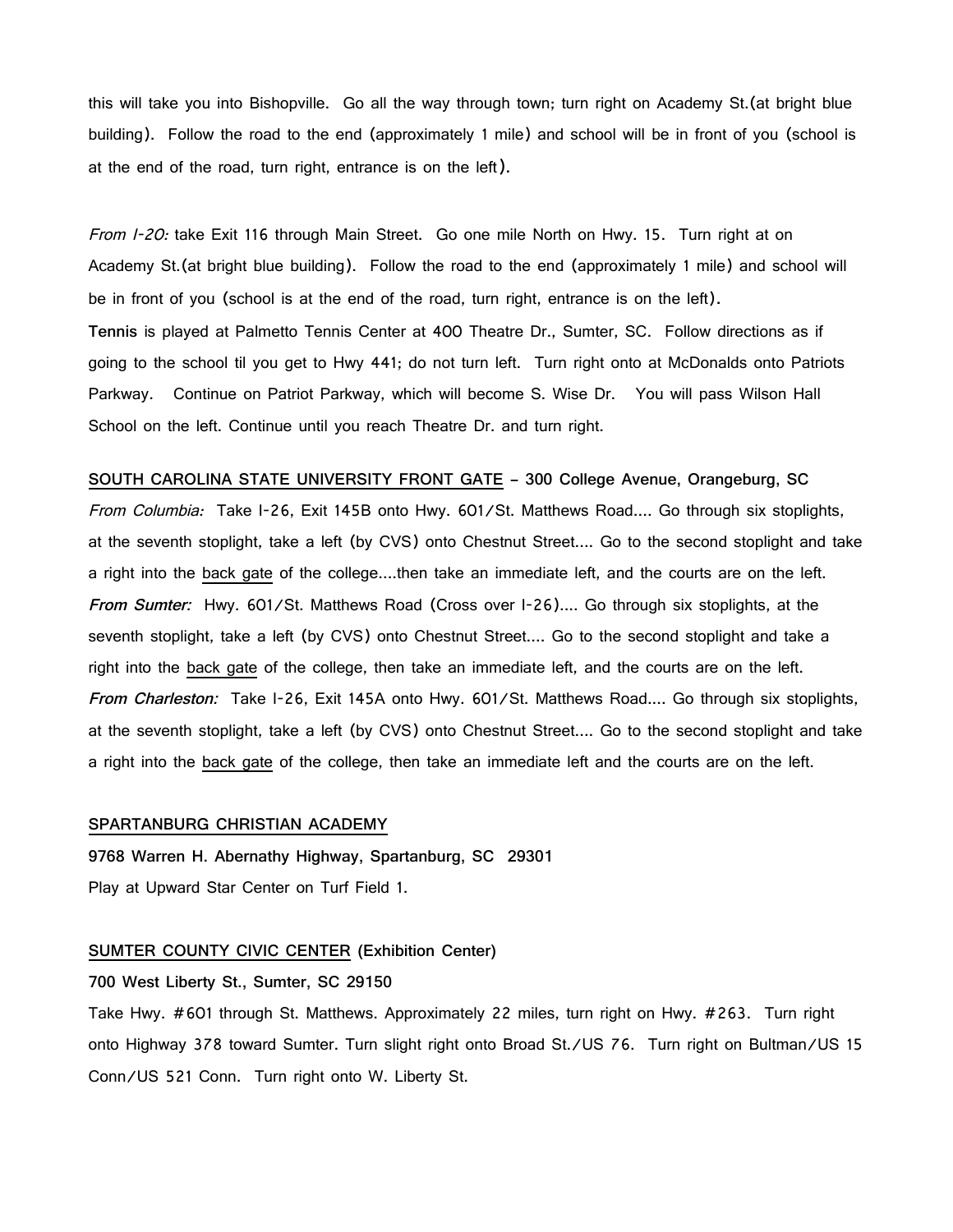#### **THOMAS HEYWARD ACADEMY - 1727 Malphrus Road, Ridgeland, South Carolina 29936**

Take I-95 South and exit at the Ridgeland exit (Exit #22-Hwy 17 N). Turn right onto 3rd Ave/ Hwy 278 towards Hampton. Go about 3 miles. Turn left on Malphrus Rd. at the Thomas Heyward Academy sign. Go about 200 yards and the school will be on your right.

**THOMAS SUMTER - 5265 Camden Highway, Rembert, SC 29128 - Ph. 803-499-3378** Take Hwy. #601 through St. Matthews. Approximately 22 miles, turn right on Hwy. #263. Go about 3 miles and turn right on Hwy. #378 (Columbia/Sumter Highway). Just before you get to Shaw Air Force Base, take a left onto SC#441. Travel approximately 6.7 miles on SC#441. Thomas Sumter will be on your left.

**TRINITY COLLEGIATE - 5001 Hoffmeyer Rd., Darlington, SC 29531; Ph.#843-395-9124** Trinity Collegiate School is located a few miles west of Florence, SC in Darlington County. The intersection of I-95 and I-20 is on the outskirts of the city of Florence. From I-20, take exit 137 (Hwy 340) which is 3 miles west of Florence. Travel north on Hwy. 340 toward Darlington for 1.5 miles, and turn left onto Hoffmeyer Road (Hwy 19) at the traffic light. A BP station is on the left, and a sign to Trinity Collegiate School is at the intersection. Go 2.4 miles, and you will see the school on the right.

# **WILSON HALL ACADEMY – 520 Wilson Hall Rd., Sumter, SC – Ph.#469-3475**

Take Hwy. #601 through St. Matthews. Approximately 22 miles, turn right on Hwy. #263. Turn right onto Highway 378 toward Sumter until reaching the stop light at the Hwy. 441 intersection (Gateway Plaza w/Food Lion & McDonalds will be on your right). Turn right at this light and continue through three stop lights over the next five miles. This road, which is also called Patriot Parkway, will turn into South Wise Drive. The school is located at the corner of Wise Drive and Wilson Hall Road. **Tennis** is played at Palmetto Tennis Center at 400 Theatre Dr., Sumter, SC. Follow directions as if going to Wilson Hall School. Continue on Patriot Parkway, which will become S. Wise Dr. You will pass the school on the left. Continue until you reach Theatre Dr. and turn right. **Softball** is played at Patriots Park which is located just a few miles BEFORE you reach the school. Follow directions as if going to Wilson Hall School. Patriot Park is located on Patriots Parkway directly across from the Fast ER Care Center. If you reach the intersection of Loring Mill Rd, you have gone too far.